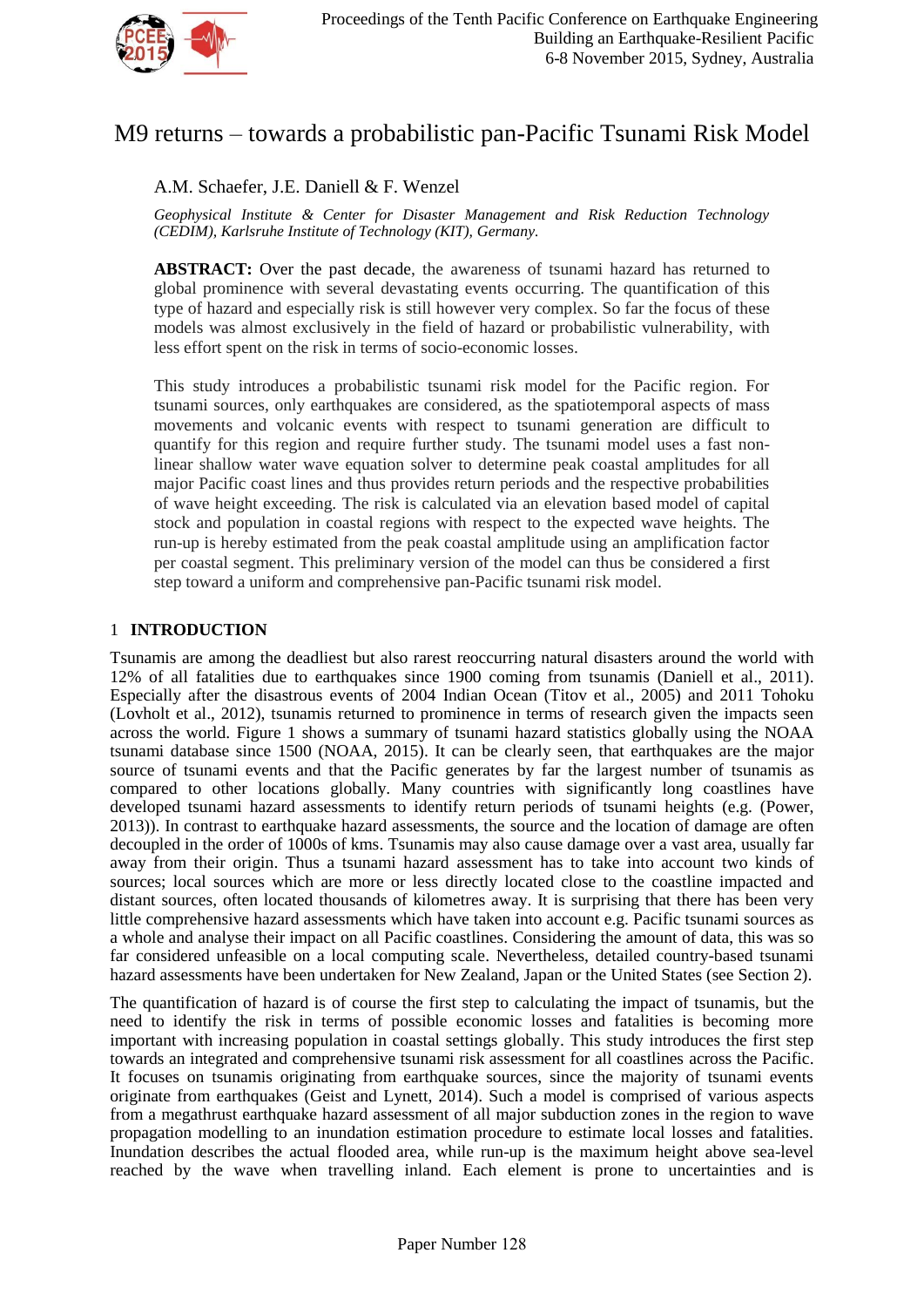computationally expensive. A new computation framework was developed which combines all these aspects with regard to computation speed without the need for a supercomputer.

This study introduces the first results of the pan-Pacific risk assessment and the computation framework with which these results have been achieved. Section 2 reviews tsunami hazard and risk assessments of countries along the Pacific Rim. Section 3 briefly introduces the computation framework of each methodological aspect and how it has been implemented. Finally, section 4 presents the first results of the risk model for different countries around the Pacific.



**Figure 1: Worldwide distribution of tsunamis, colour-code represents the number of recorded events per world ocean and statistics of tsunamis source mechanisms. "Others and Unknown" include astronomical and tidal events. (Edited from the NOAA tsunami database, 2015).**

# 2 **PACIFIC TSUNAMI RISK MODELS**

As the Pacific area is one of the most tsunami-prone areas in the world, it is reasonable that the majority of tsunami hazard and risk assessments have been undertaken here (Jelinek and Krausmann, 2008). Most of them focus exclusively on a country-based scale, e.g. just the Japanese or Canadian coastline, while other models focus on certain cities with more detailed modelling, while a small number assessed larger areas and groups of countries, which are in general too small to take out an assessment on their own, e.g. the Pacific Island nations.

Some studies have focused primarily on the most tsunami-prone coasts of a country, like (Burbidge et al., 2008), where the tsunami hazard in Western Australia is assessed for the Indonesian Trench offshore Java and Sumatra which poses the largest threat, but also distant sources like the Makran subduction zone offshore Pakistan indicate a significant hazard. While the number of local sources for Australia is rather limited, for New Zealand they are dominant. Various studies like (Power, Reyners and Wallace, 2008), (Power, 2013) or (Wallace et al., 2014) primarily examined sources to the North of New Zealand such as the Hikurangi and Kermadec subduction zones and the subduction along the Southern New Hebrides offshore Vanuatu and Fiji. These assessments were both probabilistic and deterministic and in some cases reviewed certain locations to quantify the tsunami impact of certain return periods. 15 Pacific Island nations have been assessed by Thomas and Burbidge (2009). They can be impacted severely by strong tsunamis from almost everywhere in the southern Pacific. Thus, in their model, sources in Chile have the same weight as sources offshore Tonga, while highly impacting local tsunami-genic earthquake sources often do not even exist, since most of the islands are located far away from any subducting plate boundary.

A number of large scale models have been looked at, including the tsunami hazard for Australia which was calculated by Burbidge et al. (2008), via the Geoscience Australia, using Pacific and Indian Ocean sources. NGI and Geoscience Australia (2014) is an example of modelling however, with a different goal of scenario modelling at 500 year return period, with a model undertaken globally at variable resolution. PCRAFI (2011) focussed on the probabilistic tsunami loss modelling of 15 small nations across the Pacific.

The tsunami hazard along the West Coast of North America is dominated by the Cascadia subduction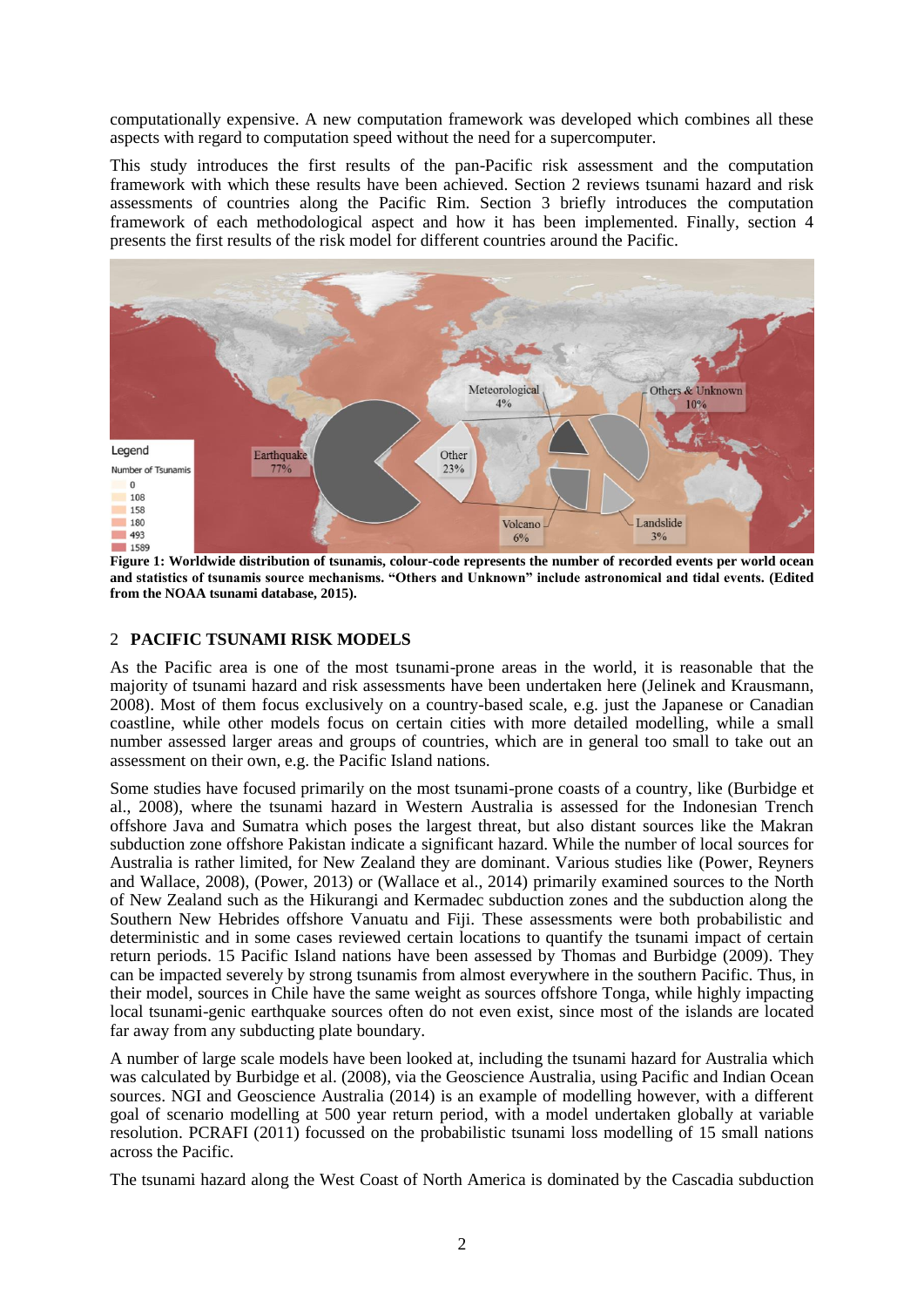zone for local scales, but also by distant events from the Aleutians, the Kuril-Kamchatka trench or the many subduction zones close to Japan (Leonard, Rogers and Mazzotti, 2012), (Gonzalez et al., 2009), for which also detailed assessments have been taken out (Sakai et al., 2006). In general, most of these approaches are pure hazard assessments, thus the actual risk and impact of tsunamis haven"t been examined. But nevertheless, the methodology developed in all these studies leads to a substantially better understanding of tsunamis themselves, from source modelling to propagation to wave shoaling and the calculation of peak coastal amplitudes. The latter is the common parameter in estimating tsunami hazard. Since it is still computationally difficult and time-consuming to build probabilistic inundation maps, the modelling is purely focused on the wave height just before it hits dry land. With respect to this study, the focus is to reduce computation time and to streamline the methodology of tsunami hazard assessment and to give a first insight into a rapid risk modelling.

## 3 **METHODOLOGY**

## 3.1 **Sources and Data**

So far, more than 30 distinct earthquake source zones have been identified along the Pacific. They consist of large subduction zone areas as of the Mid-American trench to rather segmented areas as like the Hikurangi plate interface offshore New Zealand. The quantification of megathrust earthquake return periods is strongly linked to the quality of earthquake data available for each source segment. Thus, since better data is not yet available for this study, several of these sources have been combined to provide a more robust look into the general tsunami hazard. More detailed segmentation was undertaken by linking the results obtained from a probabilistic seismic hazard assessment of large magnitude earthquakes to a tectonic slip model which adds additional information for the return period of tsunami-genic earthquakes. Each source zone could be then split into segments of about 50 km length along the subduction front, representing individual elements of the subducting slab which may rupture independently. The source zones are defined using a simple vector approach which follows the subduction frontal zone. For each segment, a dip angle was computed based on the global centroid catalogue data of dip-slip earthquakes in the vicinity of each segment (Ekström et al., 2015). Assuming that the tsunami-genic region of earthquake generation along a subducting slab ends around 70 km depth (Astiz, Lay and Kanamori, 1988), the width is computed using the assigned dip angle until it reaches the assumed 70 km depth.

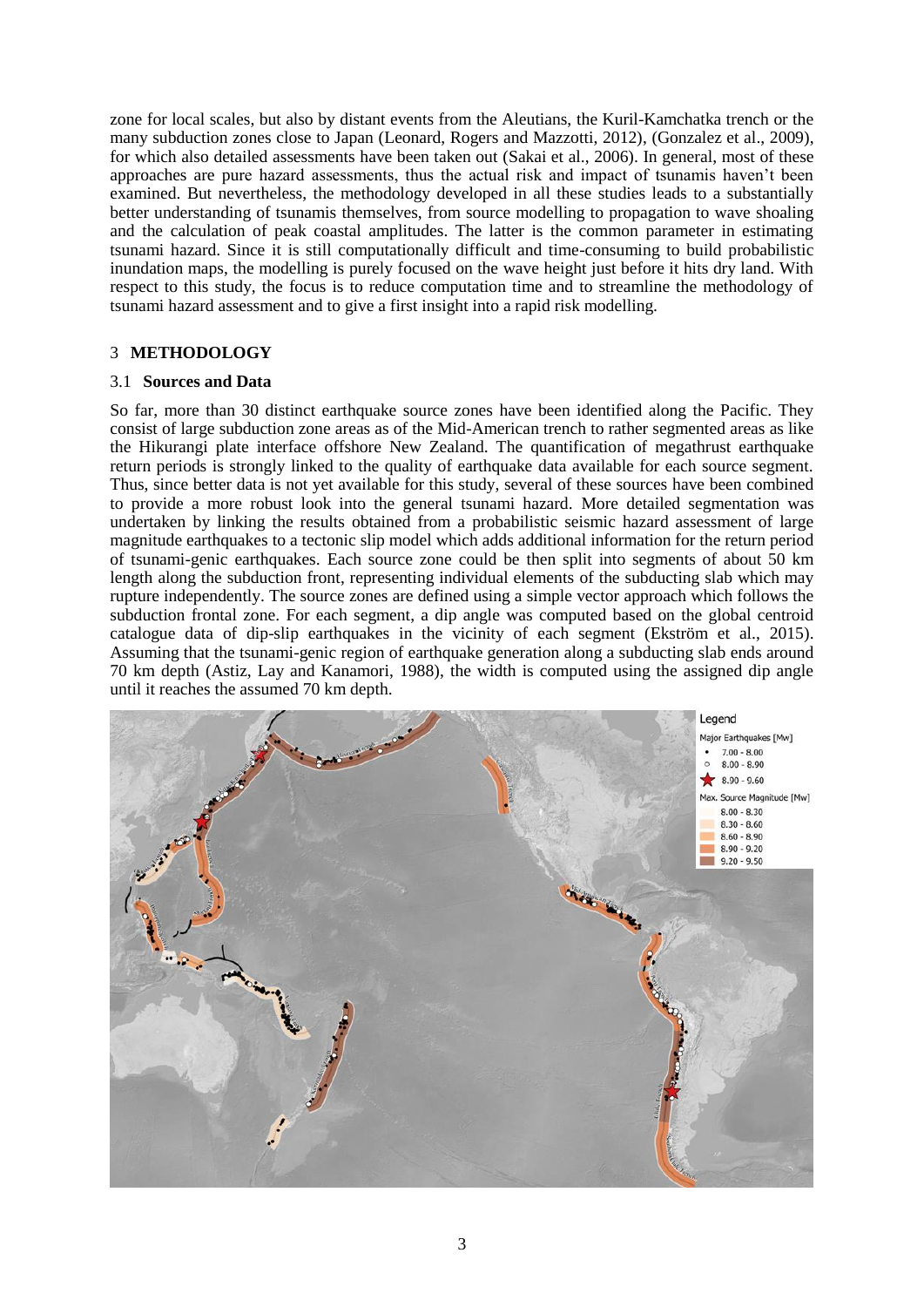**Figure 2: Map of the currently used tsunami source zones which correspond to the major subduction zones in the Pacific. Black dots represent smaller magnitude historic earthquakes (Mw 7-8), white dots are major historic earthquakes (Mw 8-8.9) and the red stars indicate the 3 major Pacific megathrust earthquakes of 1952, 1960 and 2011, Mw ≥ 8.9. Black lines indicate all probable sources for tsunami-genic earthquakes. Sources used in this study are indicated with a brown colormap buffer which indicates the associated possible maximum magnitude.**

This study uses global earthquake catalogues from three sources. The Global Earthquake History catalogue (GEH) (GEM, 2014) for events pre-1900, the World Centennial Earthquake Catalogue for 1900 until 1965 (Engdahl, van der Hilst and Buland, 1998) and the ANSS earthquake database for post-1965 (NCEDC, 2014). A more detailed data collection will be undertaken in the future where each source will be reviewed in detail and also linked to the aforementioned tectonic slip models. Only earthquakes with a maximum depth of 70 km have been used. The return periods of earthquakes have been determined based on a Gutenberg-Richter calculation (Gutenberg and Richter, 1944) for each segment. Hereby, two spatial methodologies have been applied. First, b-values have been computed based on earthquakes which are directly within each source zone, while a second set of b-values has been computed for each segment, using all earthquakes in the dataset within 200 km around the centroid of the segment.

Figure 3 shows a Pacific-centred view of the currently used source zones, with their respective combinations also indicated. Table 1 gives an overview of all combined sources and also their assumed maximum magnitudes with respect to the size of the subduction zone and computed return periods of magnitude 9 earthquakes calculated using only earthquake statistics of the Gutenberg-Richter relations. As an example, the Cascadia subduction zone can be considered, which has not had a major earthquake since 1700, the Gutenberg-Richter relation indicates a significantly longer return period of about 2000 years for M9 events with respect to paleoseismic data and slip-rate data, where an average return period of about 500 years has been computed (Gonzalez et al, 2009). To estimate the surface deformation of the earthquake rupture, the method of Okada (1985) is applied using rupture geometries resolved from the equations of Wells and Coppersmith (1994).

| <b>Name</b>                   | Max. Magnitude<br>(Model) | <b>b</b> -value | a-value | <b>Observed Events</b><br>$Mw \geq 4$ | <b>Return-Period</b><br>M9 [years] |
|-------------------------------|---------------------------|-----------------|---------|---------------------------------------|------------------------------------|
| <b>Philippine Trench</b>      | 9.0                       | 1.12            | 6.87    | 4925                                  | 1500                               |
| <b>New Guinea Trench West</b> | 8.0                       | 1.05            | 5.75    | 407                                   | 5350                               |
| <b>New Guinea Trench East</b> | 8.7                       | 0.97            | 5.67    | 1669                                  | 1250                               |
| <b>Solomon Trench</b>         | 8.3                       | 1.06            | 6.52    | 2609                                  | 950                                |
| <b>East Solomon Trench</b>    | 8.5                       | 1.07            | 6.93    | 5008                                  | 500                                |
| <b>Vanuatu Trench</b>         | 8.5                       | 1.09            | 7.01    | 5086                                  | 600                                |
| <b>New Zealand Trench</b>     | 8.5                       | 1.00            | 5.63    | 744                                   | 2200                               |
| <b>Mariana Trench</b>         | 9.0                       | 1.17            | 6.97    | 3553                                  | 3350                               |
| <b>Okinawa Trough</b>         | 8.5                       | 1.13            | 6.69    | 2653                                  | 3300                               |
| Nankai Trough                 | 9.0                       | 0.78            | 3.91    | 249                                   | 1200                               |
| <b>Izu Trench</b>             | 9.0                       | 1.25            | 7.12    | 2270                                  | 13000                              |
| <b>Japan Trench</b>           | 9.3                       | 1.18            | 7.63    | 6535                                  | 950                                |
| Kuril-Kamchatka Trench        | 9.5                       | 1.02            | 6.61    | 7208                                  | 400                                |
| <b>Cascadia Trench</b>        | 9.0                       | 0.84            | 4.23    | 215                                   | 2050                               |
| <b>Mid-American Trench</b>    | 9.0                       | 1.08            | 6.89    | 8915                                  | 700                                |
| <b>Cambodia Trench</b>        | 9.0                       | 0.95            | 5.21    | 640                                   | 2050                               |
| <b>Peru Trench</b>            | 9.0                       | 0.91            | 5.31    | 1016                                  | 725                                |
| <b>Northern Chile Trench</b>  | 9.0                       | 1.01            | 5.89    | 1299                                  | 1450                               |
| <b>Chile Trench</b>           | 9.5                       | 1.01            | 6.54    | 7333                                  | 350                                |
| <b>Southern Chile Trench</b>  | 9.0                       | 0.94            | 4.46    | 58                                    | 9525                               |
| <b>Tonga Trench</b>           | 9.3                       | 1.12            | 7.08    | 4585                                  | 950                                |
| <b>Kermadec Trench</b>        | 9.3                       | 1.22            | 7.67    | 6120                                  | 1900                               |
| <b>Aleutian Trench</b>        | 9.5                       | 0.99            | 6.41    | 6594                                  | 300                                |

**Table 1: Overview of Tsunami Source Statistics, providing modelled maximum magnitudes, Gutenberg-Richter**  relations, historic events within the respective source zone of  $Mw \ge 4$  and rounded return periods for  $Mw \ge 9$  events.

#### 3.2 **Propagation**

The propagation modelling of each tsunami event is calculated using the non-linear shallow water equation (1-3), where U and V are the flow velocity components in longitude and latitude respectively, both averaged over the depth.  $\eta$  is the water surface deformation from the equilibrium, D being the total height of the water column and H the water depth at equilibrium.  $f$  and  $C_B$  are Coriolis and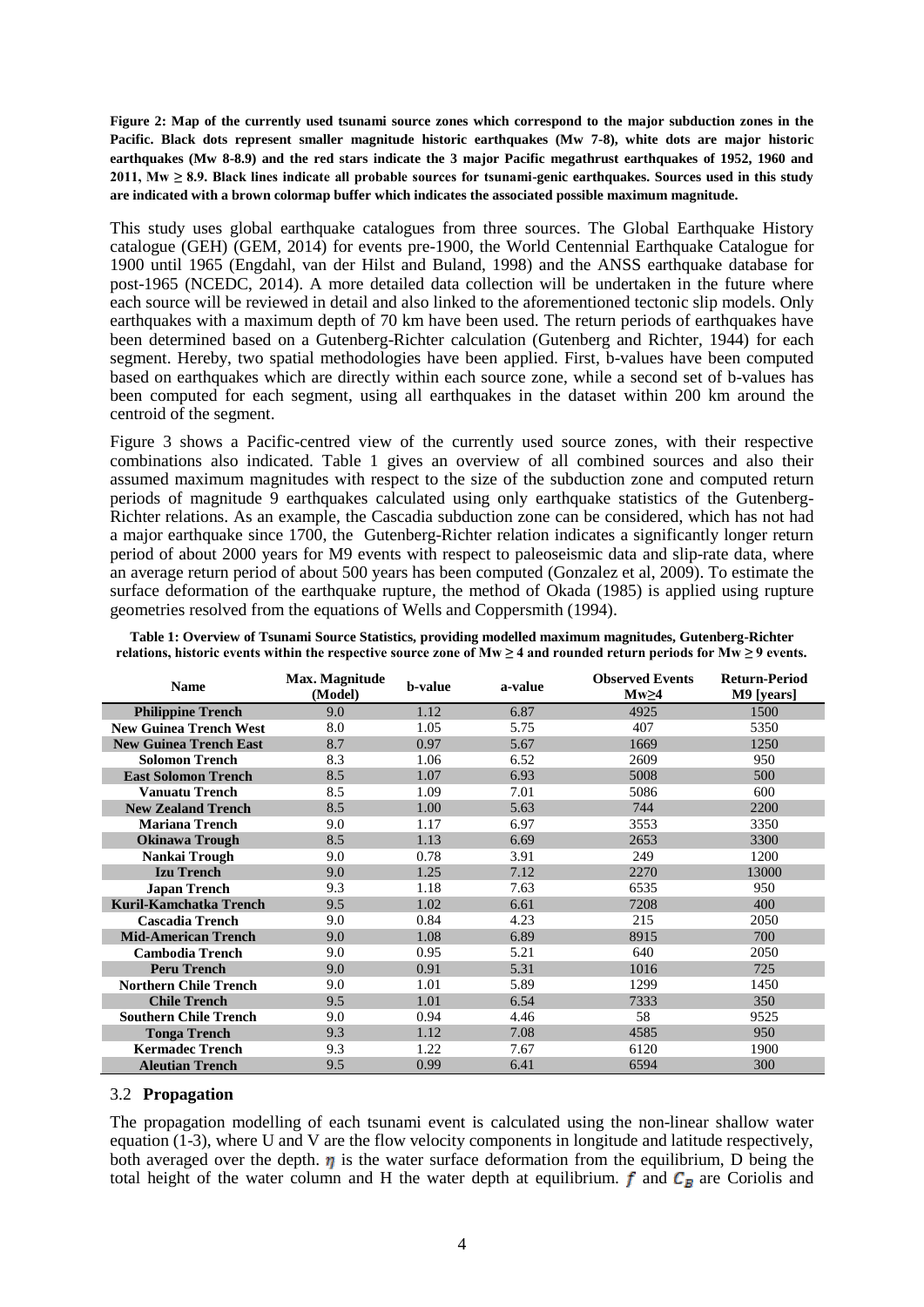friction parameters.

$$
\frac{\partial U}{\partial t} + U \frac{\partial U}{\partial x} + V \frac{\partial U}{\partial y} = -g \frac{\partial \eta}{\partial x} - \frac{C_B \sqrt{U^2 + V^2}}{D} - fV \tag{1}
$$

$$
\frac{\partial V}{\partial t} + U \frac{\partial V}{\partial x} + V \frac{\partial V}{\partial y} = -g \frac{\partial \eta}{\partial y} - \frac{C_B \sqrt{U^2 + V^2}}{D} - fU \tag{2}
$$

$$
\frac{\partial \eta}{\partial t} - \frac{\partial}{\partial x} (DU) + \frac{\partial}{\partial y} (DV) = 0
$$
\n(3)

$$
U = \frac{1}{D} \int_{-H}^{\eta} u dz
$$
 
$$
V = \frac{1}{D} \int_{-H}^{\eta} v dz
$$

The above equations have been adopted for spherical coordinates and the Coriolis force has been neglected. The propagation is computed for a period of 24h after the tsunami was triggered. This time period is assumed to be appropriate to capture local and far-field effects of tsunamis in the Pacific. The propagation modelling does not apply wetting of dry cells and is simply undertaken until it reaches 50m deep water, where a reflective boundary is implemented. The actual wave height is then extrapolated using the Green"s Law (eq.4) for 1m deep water along the shoreline. The Green"s Law describes the wave height relation between the wave height in deep water to its shoaling in shallow water.

$$
H = H_0 \sqrt[4]{\frac{H_d}{H_s}}\tag{4}
$$

Here,  $H_0$  is the wave height in water with a depth of  $H_d$  (deep) and H the wave height in water with depth  $H_s$  (shallow). Several studies have provided sufficient validation that the Green's law is a good estimate for wave tsunami wave heights when approaching the shore line (Kamigaichi, 2009), (Sorensen et al., 2012).

The computational framework is a new python toolkit called Tsukit, (with components developed as part of the lead author"s PhD and before), which is currently under development and provides various analytical tools for tsunami risk analysis. The main focus is the robust computation of hazard and risk components on a moderate to high resolution using the computation capabilities of standard desktop computers. It applies GPU processing methods based on the NVIDIA CUDA (e.g. (Vanka, Shinn and Sahu, 2011)) to speed up the computation of wave propagation. If no compatible GPU is available, the calculation can also be undertaken on a CPU, but will be computationally expensive. The current version uses a 5x5 km grid for the greater Pacific area [105°E, 65°W], [60°S, 60°N] with about 9.1 million grid points ending up with computation times of about 75 seconds per event on a NVIDIA Geforce GTX970 GPU. The average speed up between GPUs and CPUs are currently about 5-250 times depending on the hardware setup.

#### 3.3 **The Pacific tsunami exposure database**

Given the lack of a global high resolution coastal exposure dataset for tsunami modelling, the exposure model for the tsunami risk model consisted of a high resolution hybrid population and capital stock modelling effort within 10km of all coastlines across the Pacific. This included the creation and calibration of datasets for 46 countries and 3 entities with the USA being split into 3 parts (Hawaii, Alaska and West Coast). The population model built on the work of Daniell (2014) within CATDAT, with census information and global datasets such as GPWv4, CATDAT, WorldPop and SOPAC data, being calibrated and adjusted to the latest available data. A resolution of 100m was used for most small countries, with this being compatible with land use assumptions of SOPAC and WorldPop. Detailed splits were made where building specific and mesh block data were available from local census entities. Coastline data were used from the NOAA database of coastlines with minor adaptions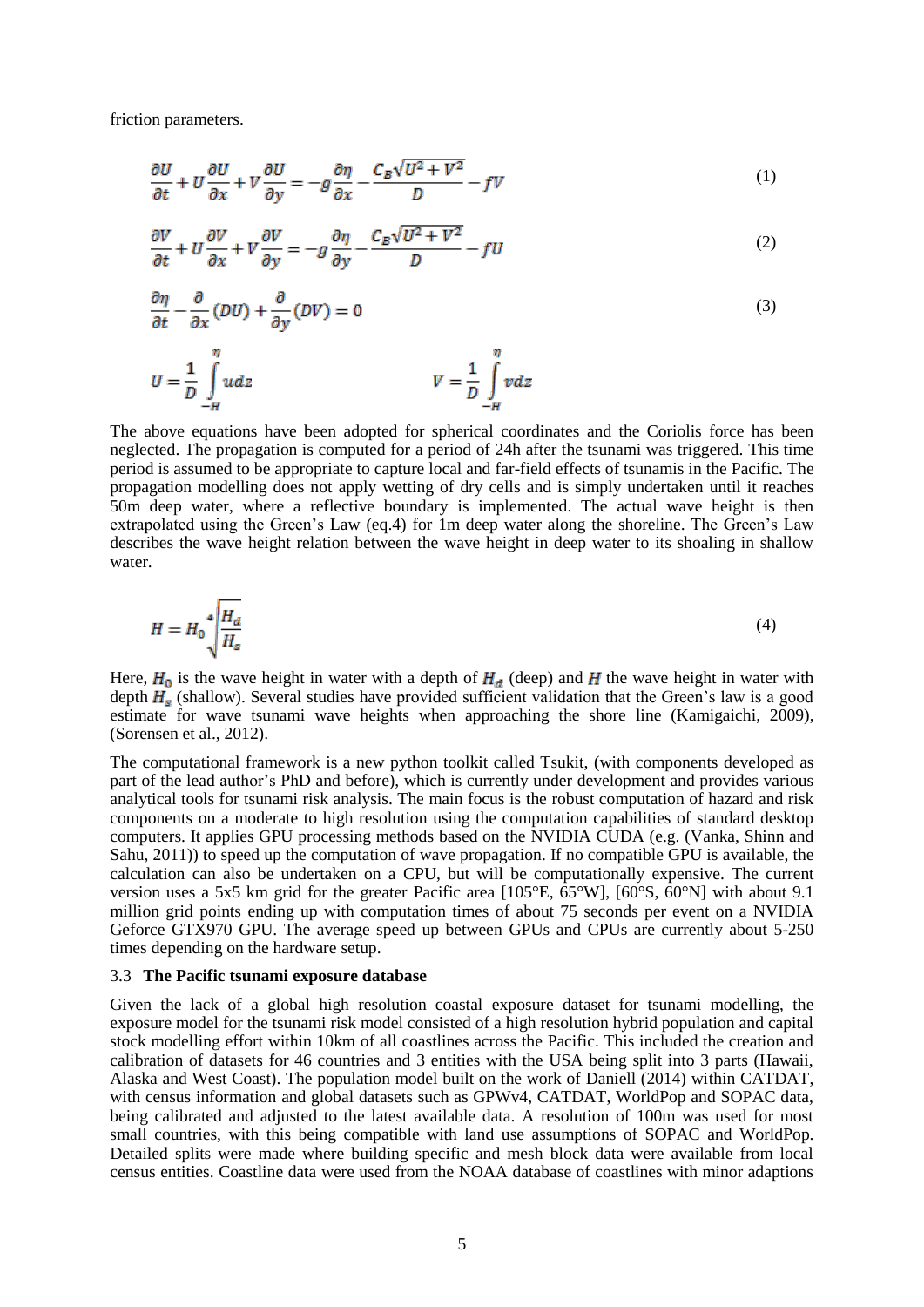where necessary to fit 100m vs. 1km data points. 1km resolution was used for countries where there was sparse data, or where the runtimes were too long such as China (although 100m was also created).

Each raster point over the 100m or 1km resolution was created using at latest 2010 data, in order to bring the population to June 2015 population totals. DEMs were used globally from the SRTM datasets at 90m and 250m resolution for the average height of the polygon centroid, with 500m being used for Kiribati (due to programming issues), and 300m being used for parts of Siberia and Alaska (given the lack of extent of SRTM data). In the future, this will be adapted to a split population mesh allowing for higher resolution. Capital stock modelling was undertaken for each country individually using the Perpetual Inventory Method, and gross capital stock estimates (replacement costs) as per the methodology within Daniell et al. (2012), except for Tonga where higher resolution modelling was undertaken. This was adapted to June 2015 using IMF and local financial department data. This capital stock value includes all buildings, infrastructure, transportation, machinery and equipment in 2015 USD for the 10km coastal band at the same resolution as population.

## 3.4 **Tsunami vulnerability and risk estimation module**

Many functions for economic loss and fatalities from tsunami were reviewed, as well as historic data from the NOAA and CATDAT databases. The building inventory data aggregated for each country from Daniell et al. (2012) in the Pacific region was used to collect the percentage of population and buildings in Adobe, Concrete, Wood, Steel and Masonry buildings for urban and rural settings. This was imposed on to the already created population and capital stock rasters. This was used as the basis for economic cost calculations.

Specific functions (usually a standardised normal distribution function or lognormal cdf) for different building typologies or aggregated stocks were produced from a number of historic events such as Japanese events (1896, 1933, 1978, 1993) by Koshimura et al. (2009a); the 2004 Indian Ocean event (Tinti et al., 2010, Koshimura et al., 2009b); the 2009 Samoan tsunami (Gokon et al., 2011; Reese et al., 2011); the Chile 2010 event (Mas et al., 2012a), (Mas et al., 2012b) and the 2011 Tohoku (various authors including Mas et al., 2012; Suppasri et al., 2012). In reality, vulnerabilities of building types will be different in each country, depending on historic tsunami, storm surge or cyclone activity leading to very different damage rates. A simplified vulnerability has been undertaken where the same functions are used for each country with the adjustment for building typology used where no specific country data from events was seen. The only additional feature being a level of protection estimate based on historical influence of such events in order to cap small losses.

Given a lack of data in many of the countries which have not experienced damaging tsunamis, a simplification of tsunami fatality functions was made, with a hybrid version of Reese et al. (2011) based on Samoan data; and Koshimura (2006) for the Indian Ocean; being used with the addition of a tsunami inundation time where a certain percentage of the population being able to evacuate given a tsunami warning time (5% decrease per 5 mins up to a total of 75 mins). The inundation amplitude was used in conjunction with the DEM average height above sea level and tsunami hazard scenarios in order to derive a mean loss ratio and fatality estimate for each cell for each event. This was then aggregated into PML curves and AAL estimates. These functions represent a first estimate of tsunami losses and will be adapted in future studies.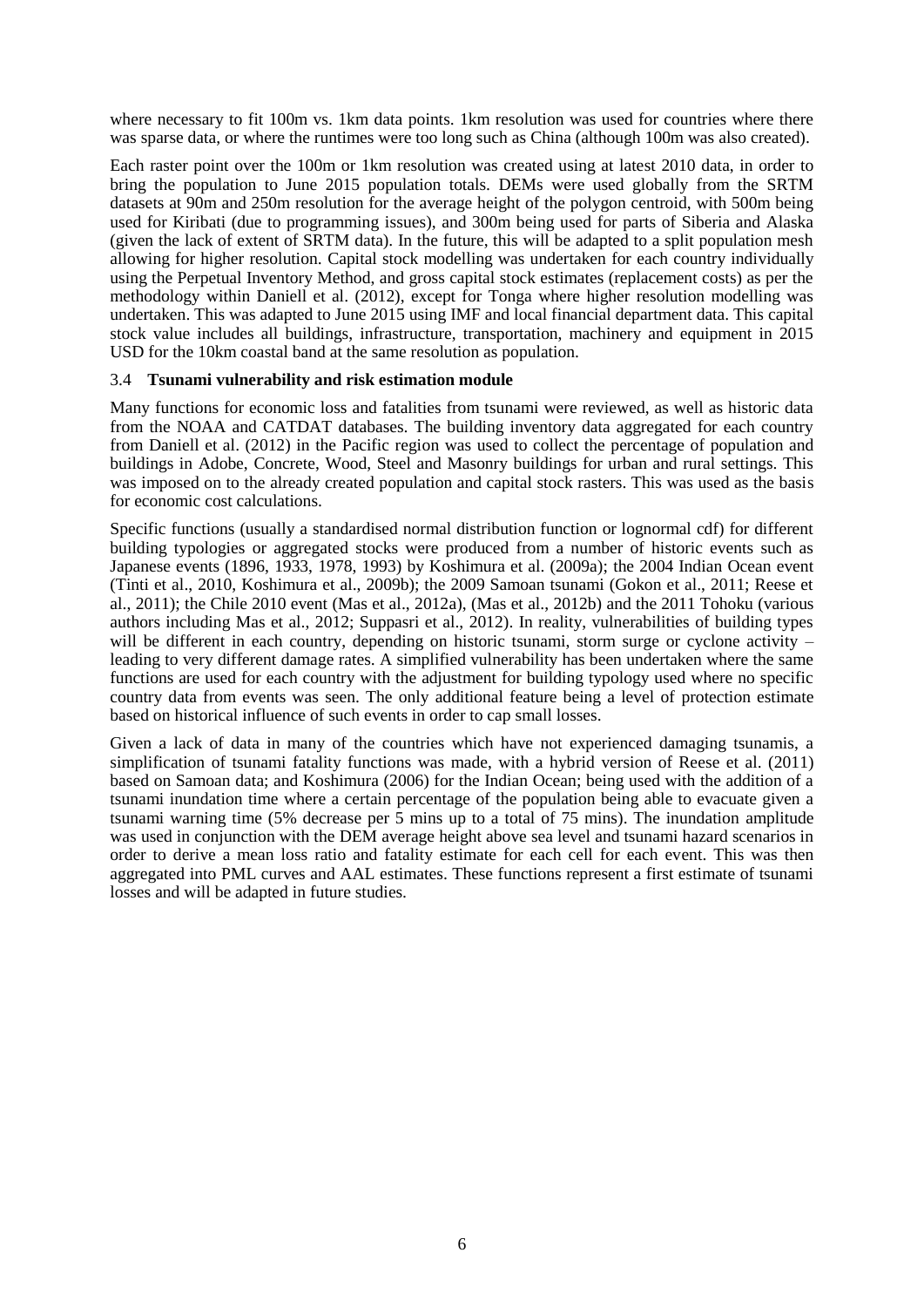## 4 **RESULTS**



**Figure 3: Peak Coastal Amplitude maps for a return period of 500 years (left) and 2500 years (right). Each dot represents a 5 km broad coastal segment with an average water depth of about 50 m. The onshore water wave height of the PCA has been extrapolated using Green's law.**

In this paper, tsunami risk is defined through peak coastal amplitudes, which have been computed using a numerical propagation algorithm and then extrapolated onto a data grid of economic and human exposure to estimate inundation areas. Since the model is in the early phases of development, there are still a lot of uncertainties especially with respect to extreme events, but it provides a first insight into the tsunami hazard and subsequent risk for the Pacific as a whole. The general hazard is introduced using peak coastal amplitudes (PCA), wave height when reaching the shoreline, for return periods of 500 and 2500 years. The maximum value is capped to 35m for visualization purposes as it can be seen in figure 4.

A generalised loss and fatality model has been taken out for every major country in the Pacific and annual rates have been computed. When interpreting the results and comparing them with historic loss functions, it is apparent that the use of the protection factors, modelling or the resolution used, led to an overestimation of the population affected consistently across all countries. A factor of 0.333 was therefore applied in order to match better the empirical data. Similarly, the loss functions built for structures underestimate the total stock loss seen historically, and an adjustment factor was similarly needed for the final model. The final AAL and fatalities per year are shown in figure 5.



**Figure 4: Overview of average annual losses and fatalities for countries around the Pacific due to earthquake-induced tsunami w.r.t. the source of figure 2.**

The PCA values indicate the largest run-up along coastlines with a subduction zone directly offshore, such as Chile, Japan or Papua New Guinea. Distant frequently occurring tsunami sources are the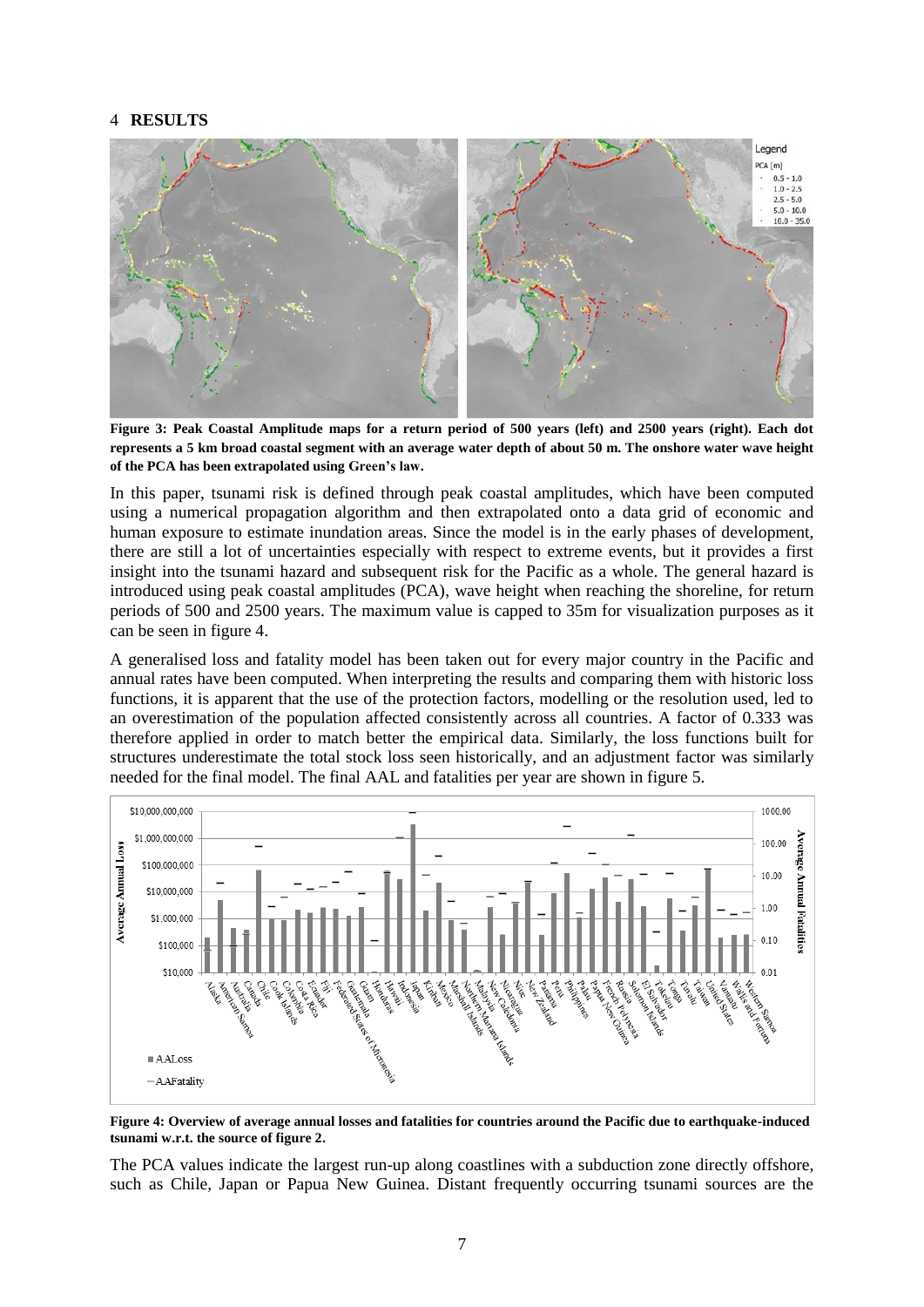general hazard for most of the Pacific Island nations and tend to produce smaller but more frequent run-ups. The impact on risk with regard to loss and fatalities is highly constrained with the coastal topography and offshore bathymetry. The steep coasts of Samoa, Fiji, Hawaii or Tahiti provide natural protection, while rather shallow coasts like in the Philippines or many harbour cities on the West Coast of the United States suffer from moderate event tsunami heights. Not surprisingly, the most famous nations for megathrust earthquakes, Chile and Japan face the largest risk impact, but many other nations have to be aware of an annual loss due to tsunamis of more than \$1,000,000 – \$10,000,000. However, for countries like the United States or even Mexico, these values are considerably small with respect to their exposed capital stock. For Ecuador, Micronesia and many other smaller nations, tsunamis have a significant impact in relative terms.

# 5 **DISCUSSION**

Modelling risk simply based on an estimate of peak coastal amplitudes is extremely challenging with various factors of uncertainty come into place. On the one hand, there are first order uncertainties arising from insufficient data or error in the source modelling itself. Resolution is thereby a crucial element. This current study has been taken out on a grid with a pixel resolution of 5 km, cutting off at a water depth of 50 m with Green"s law applied. When taking a look at the actual results, this model works well in estimating the tsunami impact and inundation using a simple extrapolation method as long as the coastline is rather homogeneous like for coast lines of Central Chile or most parts of the Western United States. With increasing topographic and morphological complexity of the coastline, the larger the uncertainties become. These uncertainties are especially present when modelling water inflow into a bay and for coastlines with a large amount of barrier islands or an offshore continental shelf with an intermediate distance to the actual coast. In addition, small island nations like some islands as part of French Polynesia or the Pitcairn Islands may not be present in the gridding structure and the propagation impact of protecting coral reef formations offshore the islands is currently neglected. Thus the current model will most likely underestimates the risk in many places because of these resolution problems. Nevertheless, the current version provides a fast computation solution to estimate the risk within a very short time. Future versions will be able to incorporate such error sources and will contain correction elements to provide more advanced estimates. In addition, the general modelling of exposure and related vulnerability functions is also very important and will be linked to a tsunami vulnerability database. Estimating the time of day, when a tsunami arrives at the coast line, level of structural protection, sea barrier walls, tidal variations and evacuation time are further parameters which influence the risk itself.

## 6 **CONCLUSION**

This study provides a first glimpse into a pan-Pacific tsunami risk model. Considering the short time period we have observed and recorded so far, the long return periods of megathrust events are the dominating factor for tsunami impact. Countries around the Pacific can be briefly grouped into two sets. The first group comprises countries with local tsunami sources, e.g. offshore subduction zones within about 100 km of the coastline with these countries severely hit by massive megathrust earthquakes, reaching run-up heights of up to 15-30 m. The second group represents countries which are less severely hit by individual events, but receive moderate tsunami wave heights more frequently via distant sources, e.g. most of the Pacific Island states of Micronesia, French Polynesia or Hawaii. Many coastlines are naturally protected from massive tsunami waves due to local bathymetric and topographic effects like Australia or Canada or where volcanic orogeny produced sometimes steep coasts where waves do not travel as far inland such as Western Samoa.

A general problem so far is the model itself. As described in section 5, various sources of uncertainty influence the results and important factors like coastal protection, dynamic offshore friction (e.g. from coral reefs), direct inundation modelling and the influence of tides and the exposure impact of time of day will have to be accounted for, either by direct modelling or by sufficiently well-constrained assumptions. Future versions of the computation framework will take most of these factors into account to provide not only a Pacific risk model, but also a comprehensive and global tsunami risk model, which can be used for comparative risk assessments globally and locally.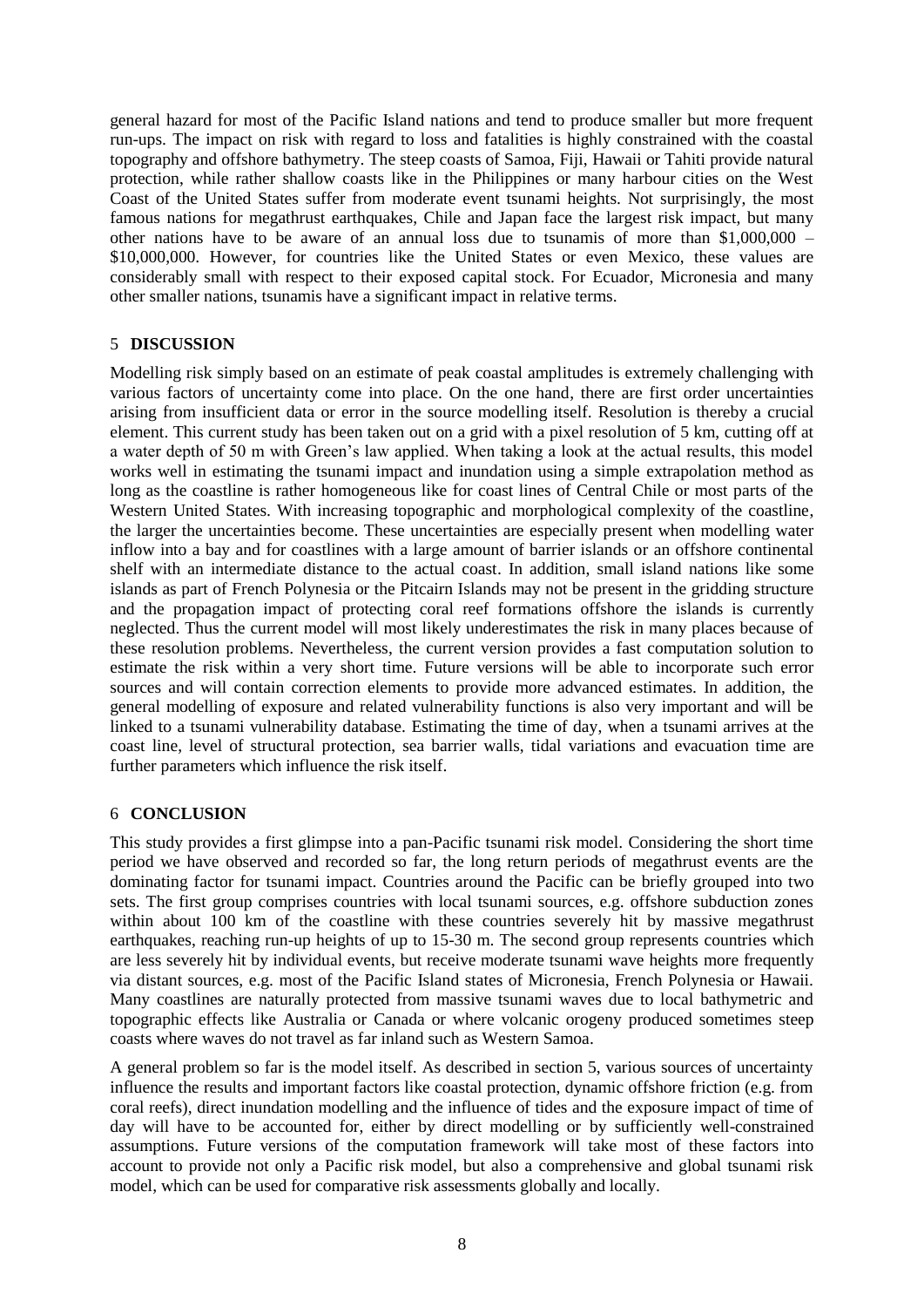#### REFERENCES:

- Astiz, L., Lay, T. and Kanamori, H. (1988) 'Large intermediate-depth earthquake and the subduction process', *Physics of the Earth and Platenary Interiors*, vol. 53, pp. 80-166.
- Burbidge, D., Cummins, P.R., Mleczko, R. and Thio, H.K. (2008) 'A Probabilistic Tsunami Hazard Assessment for Western Australia', *Pure Applied Geophysics*, vol. 165, pp. 2059-2088.

Burbidge, D., Mleczko, R., Thomas, C., Cummins, P., Nielsen, O. and Dhu, T. (2008). "A Probabilistic Tsunami Hazard Assessment for Australia." Geoscience Australia Professional Opinion. No.2008/04.

- Center for International Earth Science Information Network CIESIN Columbia University. 2014. Gridded Population of the World, Version 4 (GPWv4), Preliminary Release 2 (2010). Palisades, NY. [http://www.ciesin.columbia.edu/data/gpw-v4.](http://www.ciesin.columbia.edu/data/gpw-v4)
- Daniell, J. E., Khazai, B., Wenzel, F., and Vervaeck, A. (2011). , The CATDAT damaging earthquakes database." *Natural Hazards and Earth System Science*, 11(8), 2235-2251.
- Daniell, J.E., Wenzel, F. and Vervaeck, A. (2012) "The Normalisation of socio-economic losses from historic worldwide earthquakes from 1900 to 2012", 15th WCEE, Lisbon, Portugal, Paper No. 2027.
- Daniell, J.E. (2014) "Development of socio-economic fragility functions for use in worldwide rapid earthquake loss estimation procedures', Doctoral Thesis, Karlsruhe Institute of Technology, Karlsruhe, Germany.
- Ekström, G., M. Nettles, and A. M. Dziewonski, The global CMT project 2004-2010: Centroidmoment tensors for 13,017 earthquakes, *Phys. Earth Planet. Inter.*, 200-201, 1-9, 2012. doi:10.1016/j.pepi.2012.04.002Engdahl, E.R., van der Hilst, R. and Buland, R. (1998) 'Global teleseismic earthquake relocation with improved travel times and procedures for depth determination', *Bulletin of the Seismological Society of America*, vol. 88, pp. 722-743.
- Geist, E.L. and Lynett, P.J. (2014) 'Source processes for the probabilistic assessment of tsunami hazard', *Oceanography*, vol. 27, no. 2, pp. 86-96.
- GEM, GEH (2014) *Global Historical Earthquake Archive*, 25Dec, [Online], Available: http://www.emidius.eu/GEH/download/GEM-GHEC-v1.txt [1 Jun 2015].
- Gonzalez, F.I., Geist, E.L., Jaffe, B., Kanoglu, U., Mofjeld, H., Synolakis, C.E., Titov, V.V., Arcas, D., Bellomo, D., Calrton, D., Horning, T., Johnson, J., Newman, J., Parsons, T., Peters, R., Peterson, C., Priest, G., Venturato, A., Weber, J., Wong, F. et al. (2009) 'Probabilistic tsunami hazard assessment at Seaside, Oregon, for near- and far-field seismic sources', *Journal of Geophysical Research*, vol. 114, no. C11023, p. 19.
- Gokon, H., Koshimura, S. & Matsuoka, M. (2011): Developing tsunami fragility curves for structural destruction in American Samoa. *Journal of Japan Society of Civil Engineering* ,67(2), pp.1321- 1325.
- Gutenberg, B. and Richter, C.F. (1944) 'Frequency of earthquakes in California', *Bulletin of Seismological Society of America*, vol. 34, pp. 185-188.
- Jarvis, A., Reuter, H. I., Nelson, A., & Guevara, E. (2008). "Hole-filled seamless SRTM data V4", International Centre for tropical Agriculture (CIAT).
- Jelinek, R. and Krausmann, E. (2008) 'Approaches to Tsunami Risk Assessment', *JRC Scientific and Technical Reports*, vol. 48713.
- Kamigaichi, O. (2009) 'Tsunami Forecasting and Warning', in Meyers, R.A. (ed.) *Encyclopedia of Complexity and Systems Science*, Berlin, Heidelberg: Springer-Verlag.
- Koshimura, S., Katada, T., Mofjeld, H. O. & Kawata, Y. (2006) "A method for estimating casualties due to the tsunami inundation flow" *Natural Hazards* 39, 265–274
- Koshimura, S., Oie, T., Yanagisawa, H. & Imamura, F. (2009) "Developing fragility functions for tsunami damage estimation using numerical model and post-tsunami data from Banda Aceh, Indonesia." *Coastal Engineering Journal*, 51(3), pp.243-273.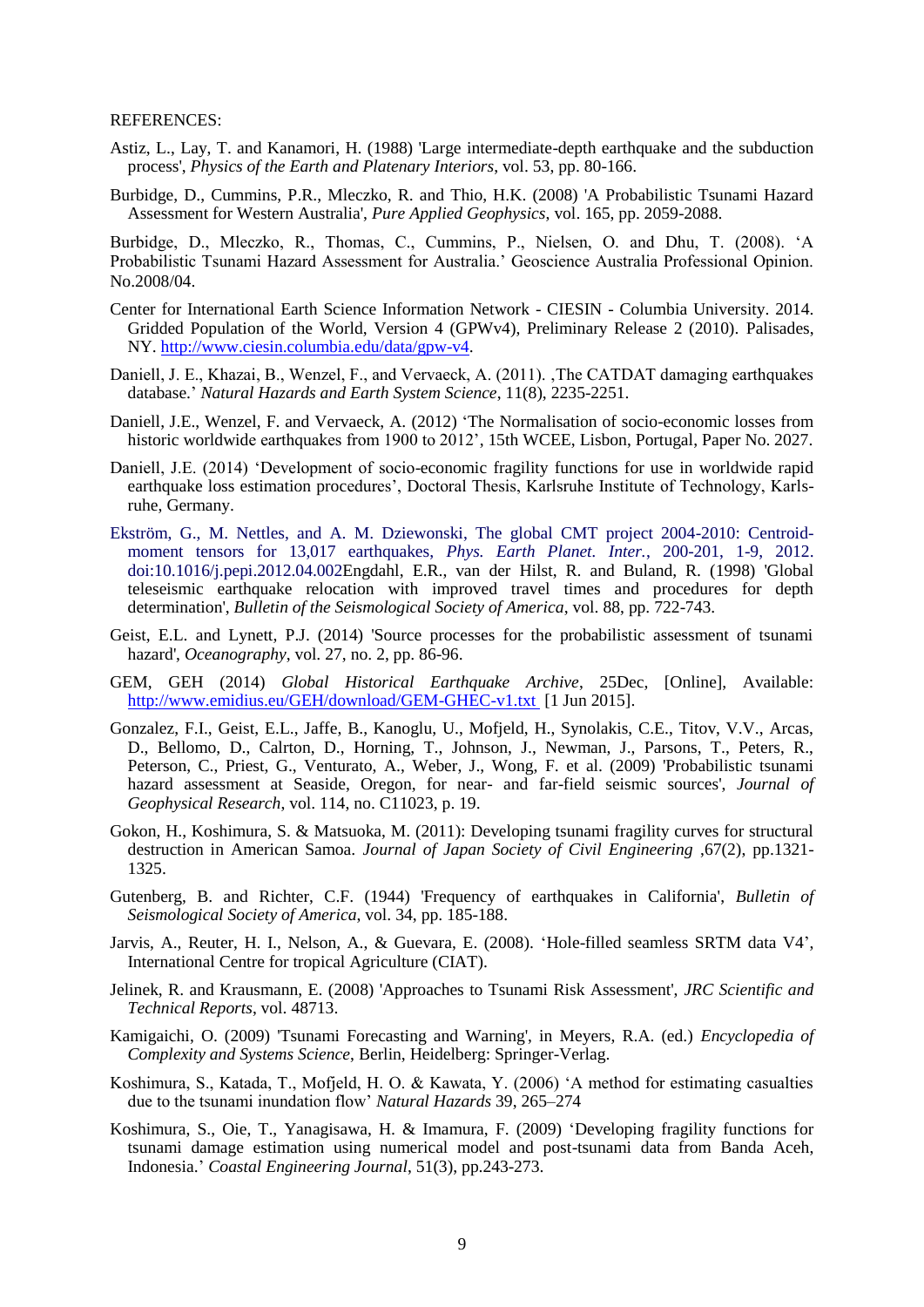Koshimura, S., Namegaya, Y., Yanagisawa, H. (2009) "Tsunami Fragility – A New Measure to Identify Tsunami Damage " *Journal of Disaster Research,* 4(6), pp. 479-488.

Leonard, L.J., Rogers, G.C. and Mazzotti, S. (2012) 'A Preliminary Tsunami Hazard Assessment of the Canadian Coastline', *Geological Survey of Canada Open File*, vol. 7201, p. 126.

- Lovholt, F., Kaiser, G., Glimsdal, S., Scheele, L., Harbitz, C.B. and Pedersen, G. (2012) 'Modelling propagation and inundation of teh 11 March 2011 Tohoku tsunami', Natural Hazards and Earth System Science, vol. 12, pp. 1017-1028.
- Mas, E., S. Koshimura, A. Suppasri, M. Matsuoka, M. Matsuyama, T. Yoshii, C. Jimenez, F. Yamazaki, and F. Imamura. "Developing Tsunami fragility curves using remote sensing and survey data of the 2010 Chilean Tsunami in Dichato." Natural Hazards and Earth System Science 12, no. 8 (2012a): 2689-2697.
- Mas, E., Suppasri, A., Imamura, F., & Koshimura, S. (2012b). Agent-based simulation of the 2011 great east japan earthquake/tsunami evacuation: An integrated model of tsunami inundation and evacuation. Journal of Natural Disaster Science, 34(1), 41-57.
- NCEDC, N.C.E.D.C. (2014) 'UC Berkeley Seismological Laboratory Dataset'.

Norwegian Geolotechnical Institute (NGI) and Geoscience Australia (GA) (2014). "Tsunami Methodology and Result Overview." Global Assessment Report White Paper.

- NOAA *National Geophysical Data Center / World Data Service (NGDC/WDS): Global Historical Tsunami Database. National Geophysical Data Center*, [Online], Available: HYPERLINK "https://www.ngdc.noaa.gov/hazard/tsu\_db.shtml" https://www.ngdc.noaa.gov/hazard/tsu\_db.shtml [15 Jul 2015].
- NOAA National Geophysical Data Center, WVS 17/07/2015 [http://www.ngdc.noaa.gov/mgg/shorelines/shorelines.html.](http://www.ngdc.noaa.gov/mgg/shorelines/shorelines.html)
- Okada, Y. (1985) 'Surface Deformation due to Shear and Tensile Faults in a Half-Space', *Bulletin of the Seismological Society of America*, vol. 75, no. 4, August, pp. 1135-1154.
- *Pacific Catastrophe Risk Assessment and Financing Initiative (PCRAFI) Component 2* (AIR Worldwide, 2011).
- Power, W. (2013) 'Review of Tsunami Hazard in New Zealand (2013 Update)', GNS Science Consultancy Report.
- Power, W., Reyners, N. and Wallace, L. (2008) 'Tsunami hazard posed by earthquakes on the Hikurangi subduction zone interface', GNS Science Consultancy Report 40.
- Reese, S., Bailey, B.A., Bind, J., Smart, G., Power, W. & Sturman, J. (2011): Empirical building fragilities from observed damage in the 2009 South Pacific tsunami. *Earth-Science Reviews*, 107, pp.156-173.
- Sakai, T., Takeda, T., Soraoka, H., Yanagisawa, K. and Annaka, T. (2006) 'Development of a probabilistic Tsunami Hazard Analysis in Japan', *Preceedings of ICONE14*, International Conference on Nuclear Engineering, Miami, Florida, 7.
- Sorensen, M.B., Spada, M., Babeyko, A., Wiemer, S. and Grünthal, G. (2012) 'Probabilistic tsunami hazard in the Mediterranean Sea', *Journal of Geophysical Research*, vol. 117, no. B01305.
- Suppasri, A., Mas, E., Koshimura, S., Imai, K., Harada, K. & Imamura, F.(2012). 'Developing tsunami fragility curves from the surveyed data of the 2011 Great East Japan tsunami in Sendai and Ishinomaki plains." *Coastal Engineering Journal*, 54(1).
- Thomas, C. and Burbidge, D. (2009) 'A Probabilistic Tsunami Hazard Assessment of the Southwest Pacific Nations', *Geoscience Australia Professional Opinion. No. 2009/02*.
- Titov, V., Rabinovich, A.B., Mofjeld, H.O., Thomson, R.E. and Gonzalez, F.I. (2005) 'The global reach of the 26 December 2004 Sumatra tsunami', *Science*, vol. 309, pp. 2045-2048.
- Vanka, P.S., Shinn, A.F. and Sahu, K.C. (2011) 'COMPUTATIONAL FLUID DYNAMICS USING GRAPHICS PROCESSING UNITS: CHALLENGES AND OPPORTUNITIES', ASME 2011